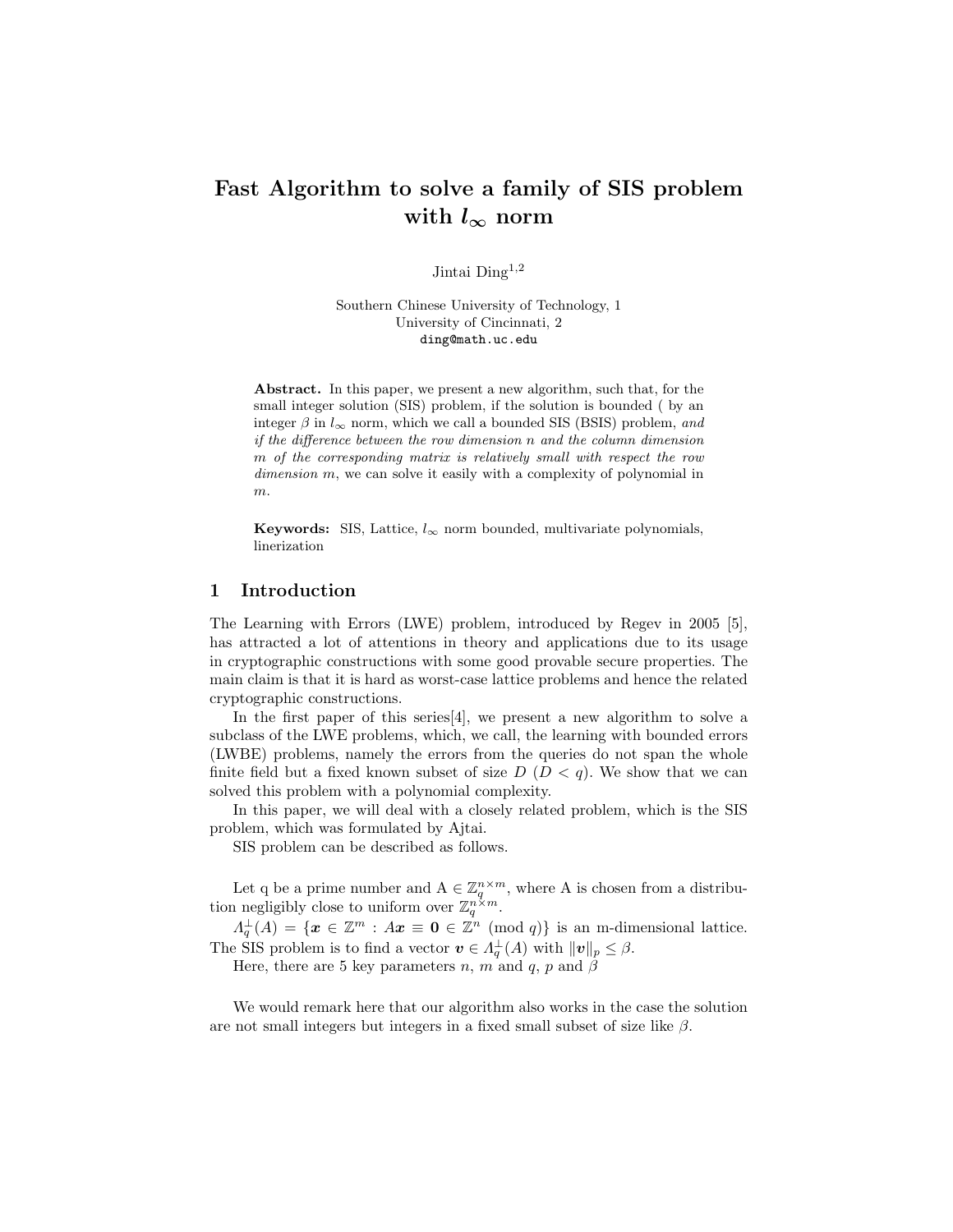Clearly here we exclude the case  $q = 2$ , just like our previous paper for the case of LWE problem[4].

On the theory side, there are many arguments that the SIS problem is very hard due to the connection of SIS problems with the worst-case lattice problems such as SIVP (the shortest independent vectors problem).

In this paper, we present a new algorithm to solve a subclass of the SIS problems, which, we call, the bounded SIS (BSIS) problems, namely

$$
\beta = \infty,
$$

where the small integer component of  $(x)$  are all bounded by the integer  $\beta$ , and if

$$
m > \text{or} \approx Q(m - n, D),
$$

where

$$
D = 2\beta + 1,
$$
  

$$
Q(y) = \binom{D}{y+D} = \frac{(y+D)!}{D!(y-1)!}.
$$

Here  $Q(y)$  is the number of monomial (including 1) in the polynomial ring  $F_q[x_1, ..., x_y]$  when D is less than q. Therefore the number of monomials (excluding 1) is exactly  $Q(y) - 1$ .

We show that we can solved this problem with polynomial complexity in  $O(m^3)$ .

The main motivation to consider this problem comes from the consideration that often in the lattice related problems, the short vector ( or the 'error') are often select mainly from the small set  $\{1, -1\}$  like in NTRU, SWIFT and other type of systems.

This paper is organized as follows. Section 2 presents the algorithm and explains how it works with an example. Section 3 presents the basic analysis of the algorithm and the complexity. The last section is devoted to conclusion and discussions.

# 2 The new algorithm

Let us first define BSIS problem.

#### 2.1 The BSIS

BSIS problem is given as follows.

There are 3 parameter  $n, m$ , a prime modulus  $q$ , and a fixed positive integer  $\beta$ .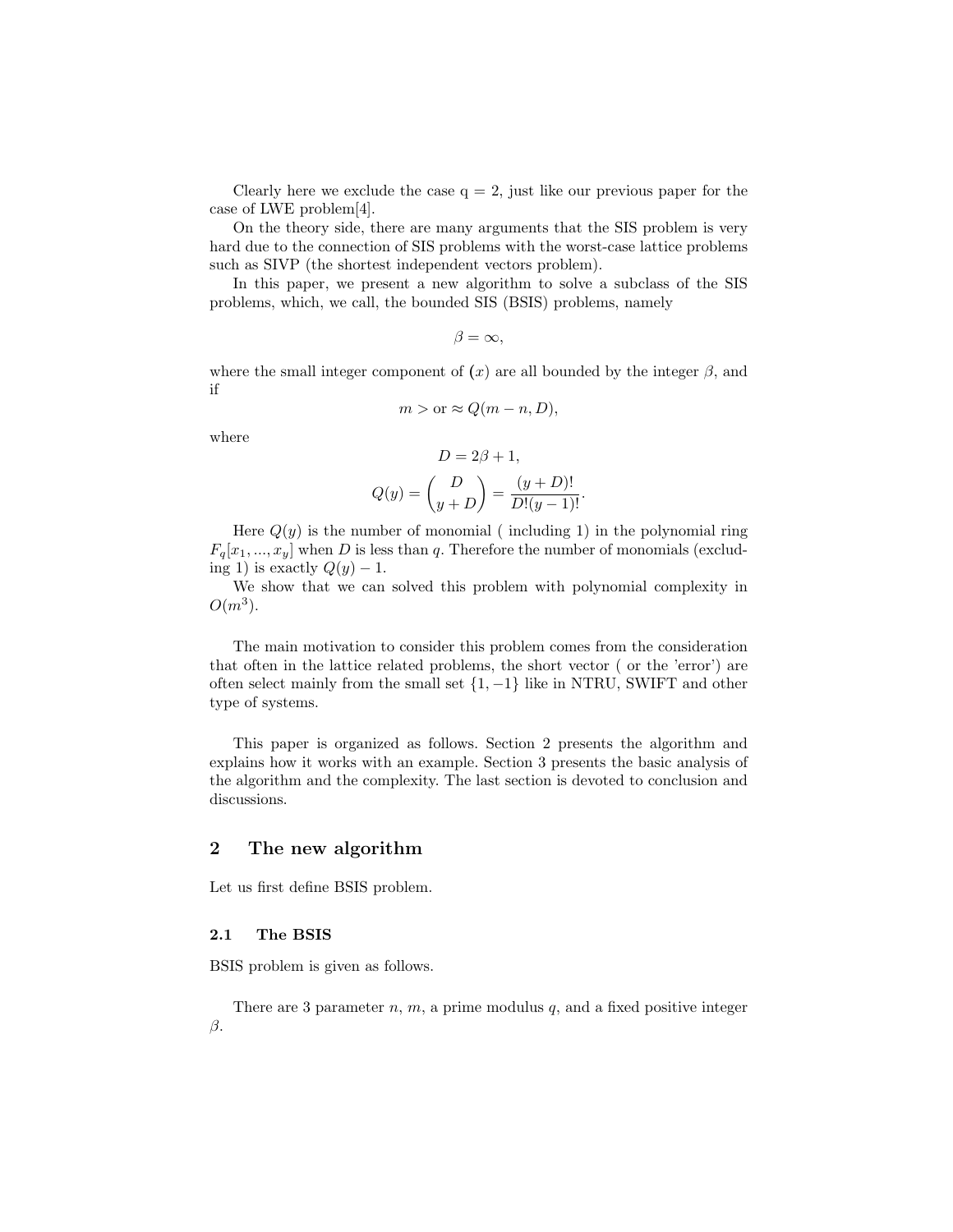The BSIS problem is to find a vector  $\mathbf{v} \in \Lambda_q^{\perp}(A)$  with  $\|\mathbf{v}\|_{\infty} \leq \beta$ , where A  $\in \mathbb{Z}_q^{n \times m}$ , is chosen from a distribution negligibly close to uniform over  $\mathbb{Z}_q^{n \times m}$ , and

$$
\Lambda_q^{\perp}(A) = \{ \boldsymbol{x} \in \mathbb{Z}^m : A\boldsymbol{x} \equiv \boldsymbol{0} \in \mathbb{Z}^n \pmod{q} \}
$$

, which can be view as an (m-n)-dimensional lattice.

Here, let us add our first assumption, that the matrix  $A$  is row independent, if not, we can always to a Gaussian to make the rows linearly independent.

From now on, let us assume that  $n < m$ .

Also for the simplicity, the problem we will look into is a subclass of the BSIS problems, namely we require that  $n - m$  is relatively small which is defined as:

$$
m > \text{or} \approx Q(m - n, D).
$$

Tn the case  $D = 2$ , this means that

$$
m - n \approx 2\sqrt{m};
$$

and in the case of  $D = 3$ ,

$$
m - n \approx 6\sqrt[3]{m}.
$$

#### 2.2 The new algorithm

Clearly the vector  $v$  is a short solution to the equation:

$$
A(x)=0.
$$

where

$$
\boldsymbol{x} = \begin{pmatrix} x_1 \\ x_2 \\ \vdots \\ \vdots \\ x_n \end{pmatrix}
$$

.

Since we know that v is bounded in the  $l_{\infty}$  norm  $\beta$ . Then we immediately have that

$$
\prod_{j=-\beta}^{j=\beta} (x_i - j) = 0.
$$

This is a set of  $m$  degree  $D$  equations with  $m$ Then we also have a set of linear equations

$$
AX=0,
$$

which is a set of linear equations.

For the set of linear equations, we can perform Gaussian elimination, and then we substitute these equations into the set of  $m$  degree  $D$  equations.

Then we have a set of m degree D equations with only now  $m - n$  variables.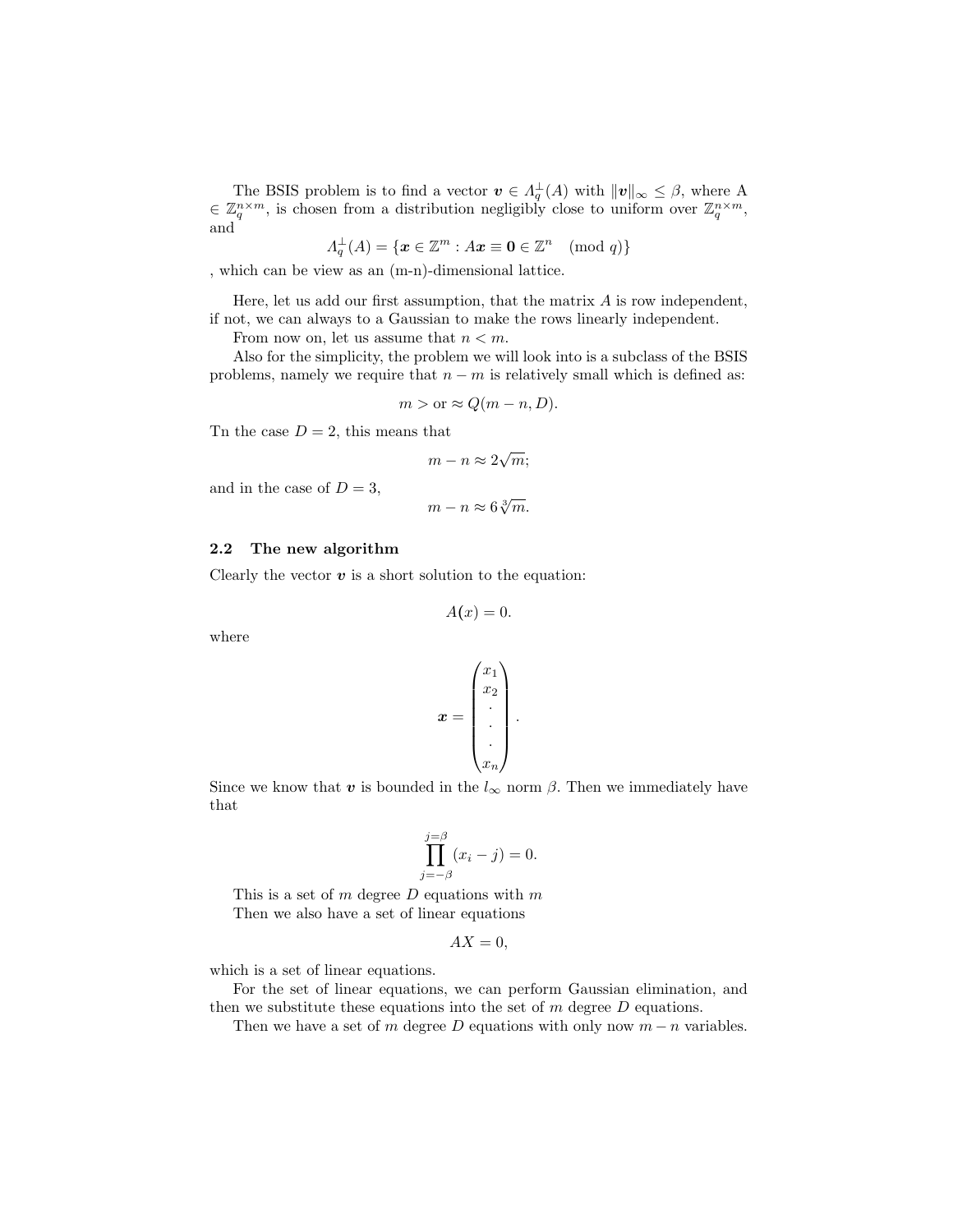- 1. If  $m \approx Q(m-n, D)$ , then we can perform a partial enlargement as in [3], to produce a large set of more that  $Q(m - n, D + 1)$  degree less or equal to  $D+1$  equations, then we can solve it the complexity is roughly  $O(m^{3+3/d})$ .
- 2. If  $m > Q(m-n, D)$ , then we can perform a linearization as in the case of [4], namely we treat each monomial as an independent variable and by solving a set of linear equations, we should be able to find the solution we are looking for, and the complexity is roughly  $O(m^3)$ . If it does not work, we will do as in the case above.

### 3 Analysis of the Algorithm and Complexity

One can see easily that the success of the algorithm depends on if we can solve the linear equation, which comes from the linearization of the set of  $m$  polynomial equations of degree D with  $m - n$  variables.

Since the entries of follows certain almost uniformly distribution, it is not unreasonable to assume that coefficients of the matrix that those  $m$  nonlinear equations are quite generic and whose coefficients are somewhat randomly and uniformly in this case, it is not at all difficult to deduce that we have a very good probability to succeed at degree D or for sure we will succeed in degree  $D + 1$ in the linearization solving step.

In all the extensive experiments ( with relative large q and  $D = 3$  ), we have never failed. Therefore the conclusion is that algorithm works nearly 100 percent.

Now let us look at the complexity. It is clear that the matrix size of the linearization step is either  $m$ , if we solve at degree  $D$  or the size of roughly meanization step is either m, if we solve at degree D or the size of foughly  $m \times \sqrt[p]{m}$ , if we solve at degree  $D + 1$ . Then the complexity should be either  $O(m^3)$  or  $O(m^{3+3/d})$ .

therefore the complexity is for sure polynomial in m.

On the other hand, surely the biggest memory requirement is to store the matrix associate with linearization, which is of the size roughly

 $O(m^2)$ ).

Then one may ask about the case when  $m-n$  is large, for example, in the case of NTRU, where the associated SIS problem is the case  $m = 2n$ . In such a case, we can use some of the polynomial solving algorithms such as Groebner basis or MXL algorithms [3], the complexity is surely expected to be much higher and we do not expect to solve such a problem easily using directly our algorithm. The details will be discussed further a subsequent paper.

Another remark we have is that our algorithm is designed to solve a subclass of the SIS problem, but we can easily transform it into an algorithm a short vector problem, where the short vector is bounded by a  $l_{\infty}$  norm of size  $\beta$ , the conclusion, we can draw here that does not really depend on the distribution of the errors on the error set. Similarly we can draw here is that if the dimension of the lattice is relative small compared with the total dimension of the space and it is  $l_{\infty}$  bounded, then this is an easy problem just like the problem we solve in this paper, since they are equivalent.